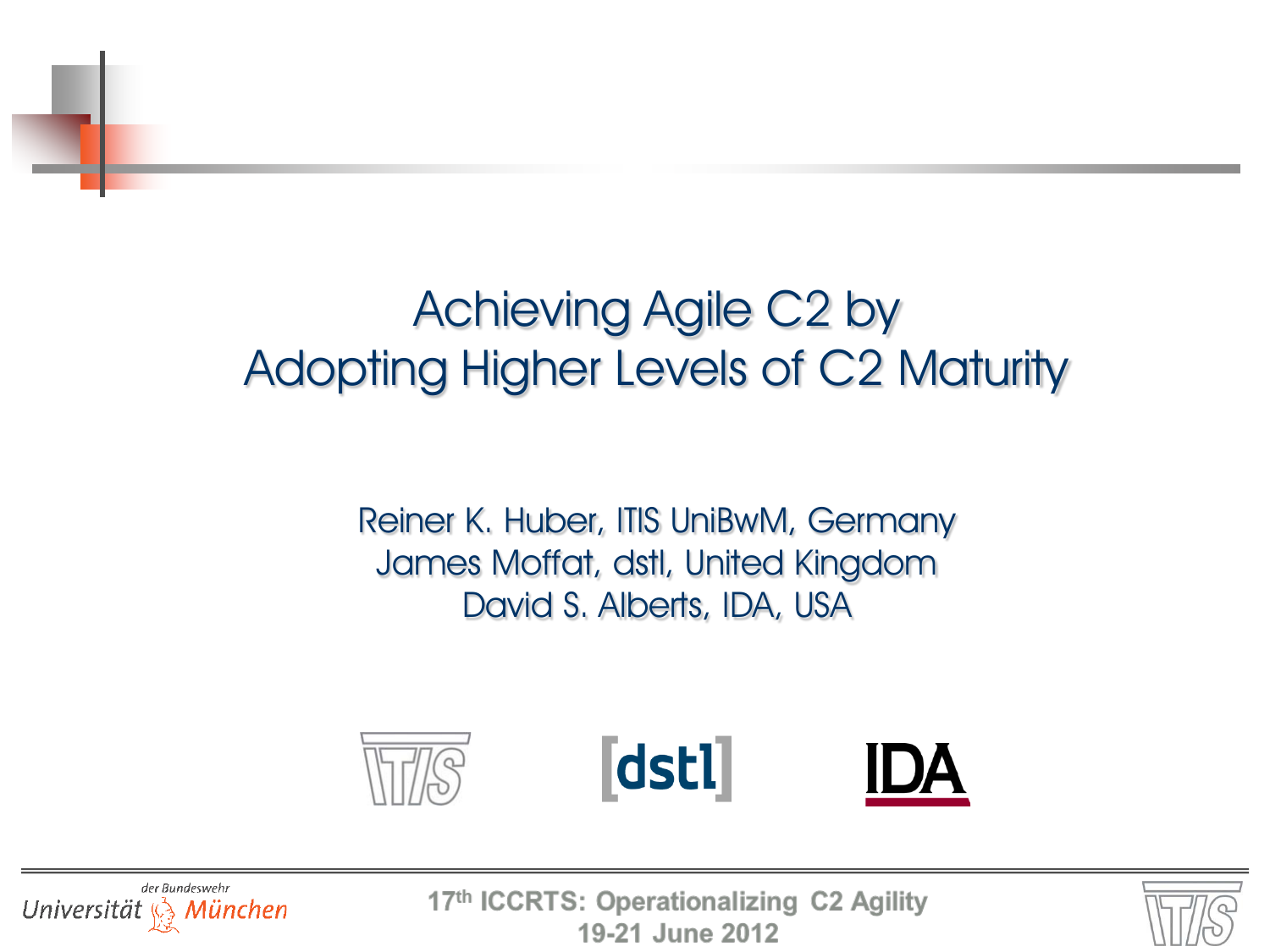## **Conceptual Foundation**

#### **C2 Approach Space**

Understanding Command and Control (Alberts and Hayes, 2006)

#### **C2 Maturity Levels**

NATO NEC C2 Maturity Model (SAS-065, 2010)

## **Agile C2**

The Agility Advantage (Alberts, 2011)









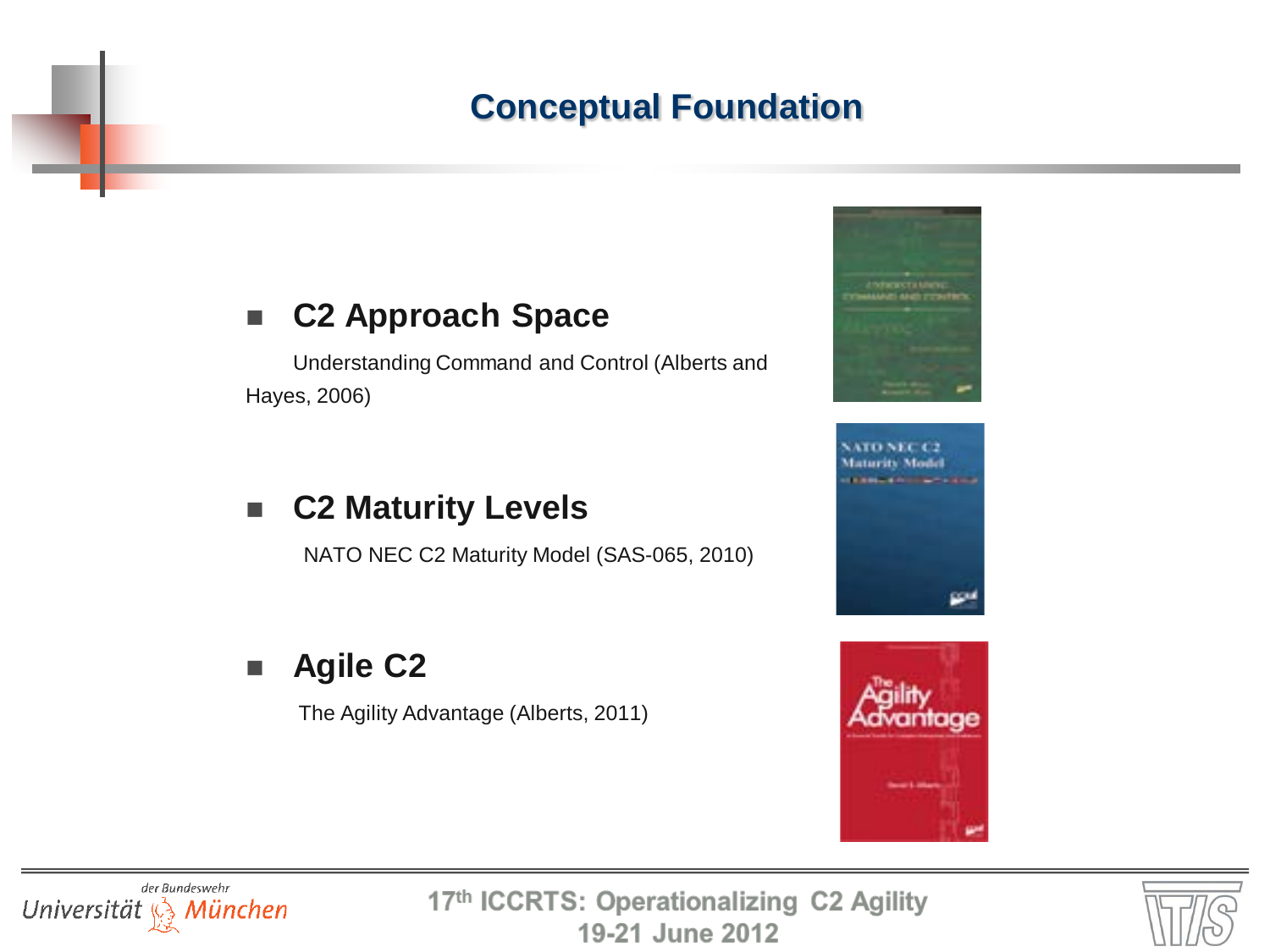**C2 Agility** is the ability to successfully effect, cope with and/or exploit changes in circumstances facing the command and control / management for **complex endeavors** in an uncertain operational environment (Alberts, 2011). C2 Agility is a critical component of **operational agility**.



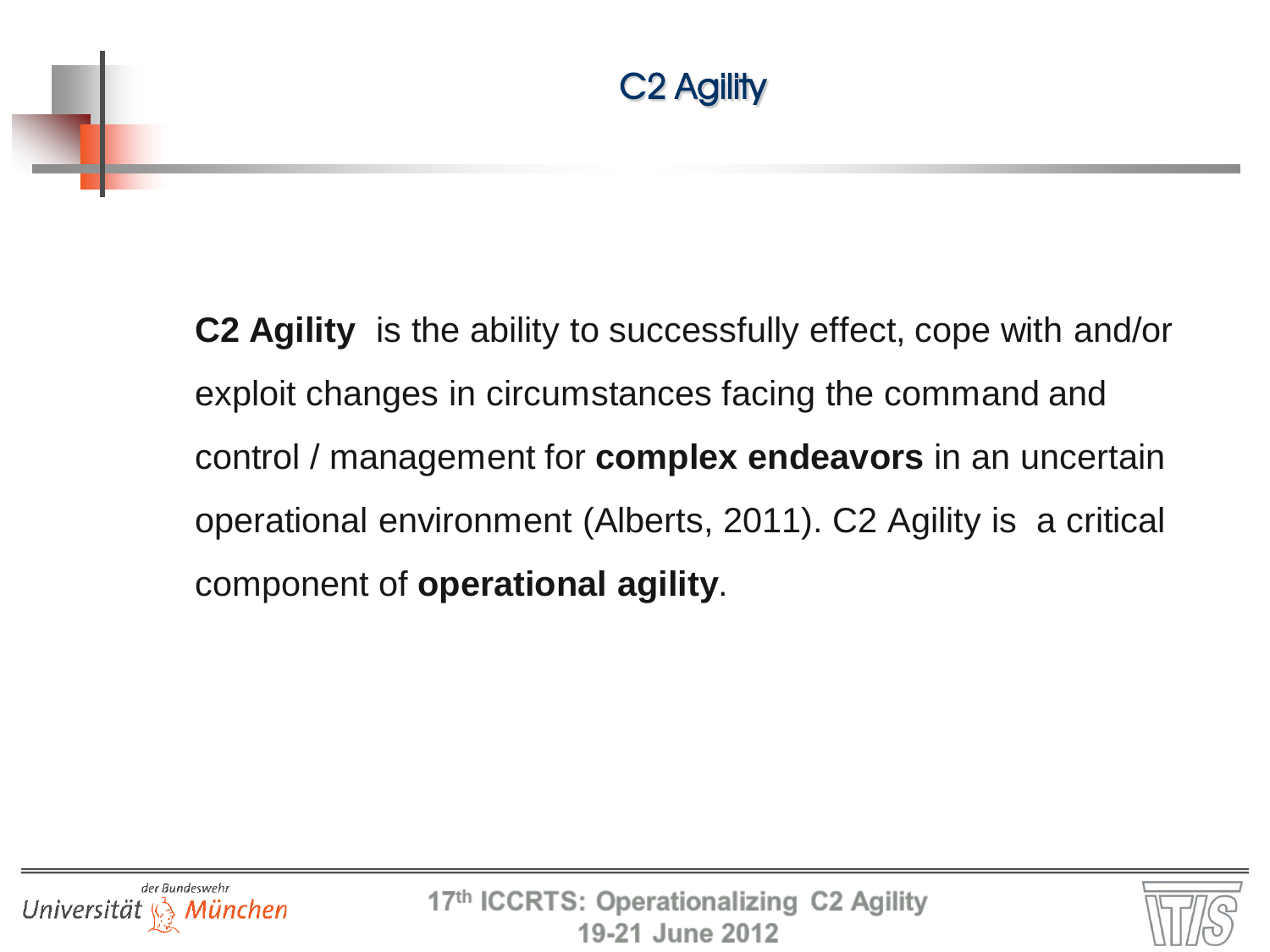**Operational Agility** is an indispensable capability of an organization (entity or collective) for prevailing in an uncertain and dynamic operational environment. It involves a synergistic combination of six attributes of an organization (Alberts and Hayes, 2003):

Responsiveness Resilience Flexibility **Adaptability Adaptability** 

Versatility **Innovativeness** 



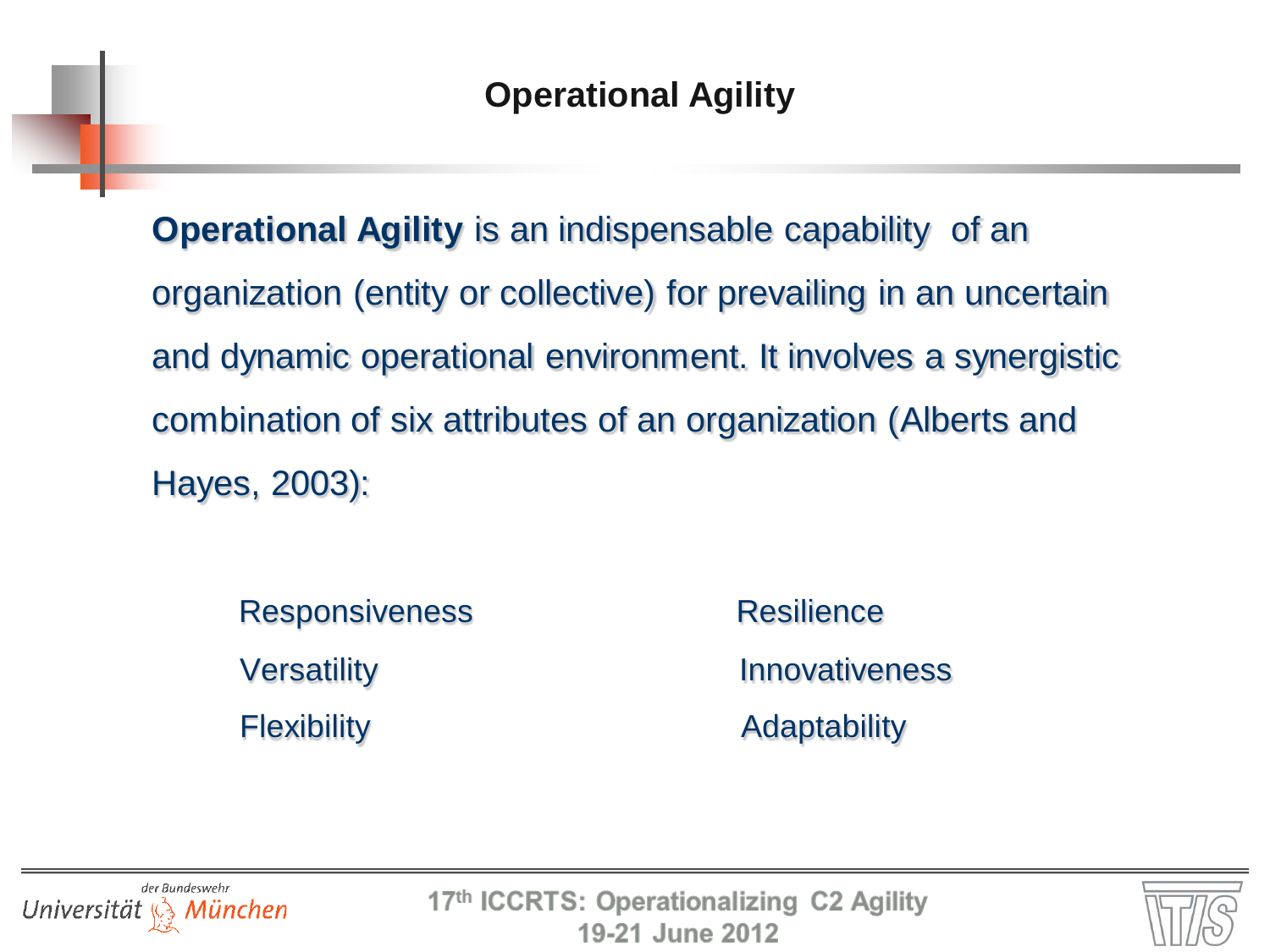**Complex Endeavors** involve complex missions that require complex enterprises that are characterized by a set of diverse (military and non-military) entities that are connected, or networked, and thus principally capable of collectively generating coherent effects and improving mission effectiveness through leveraging connectedness.



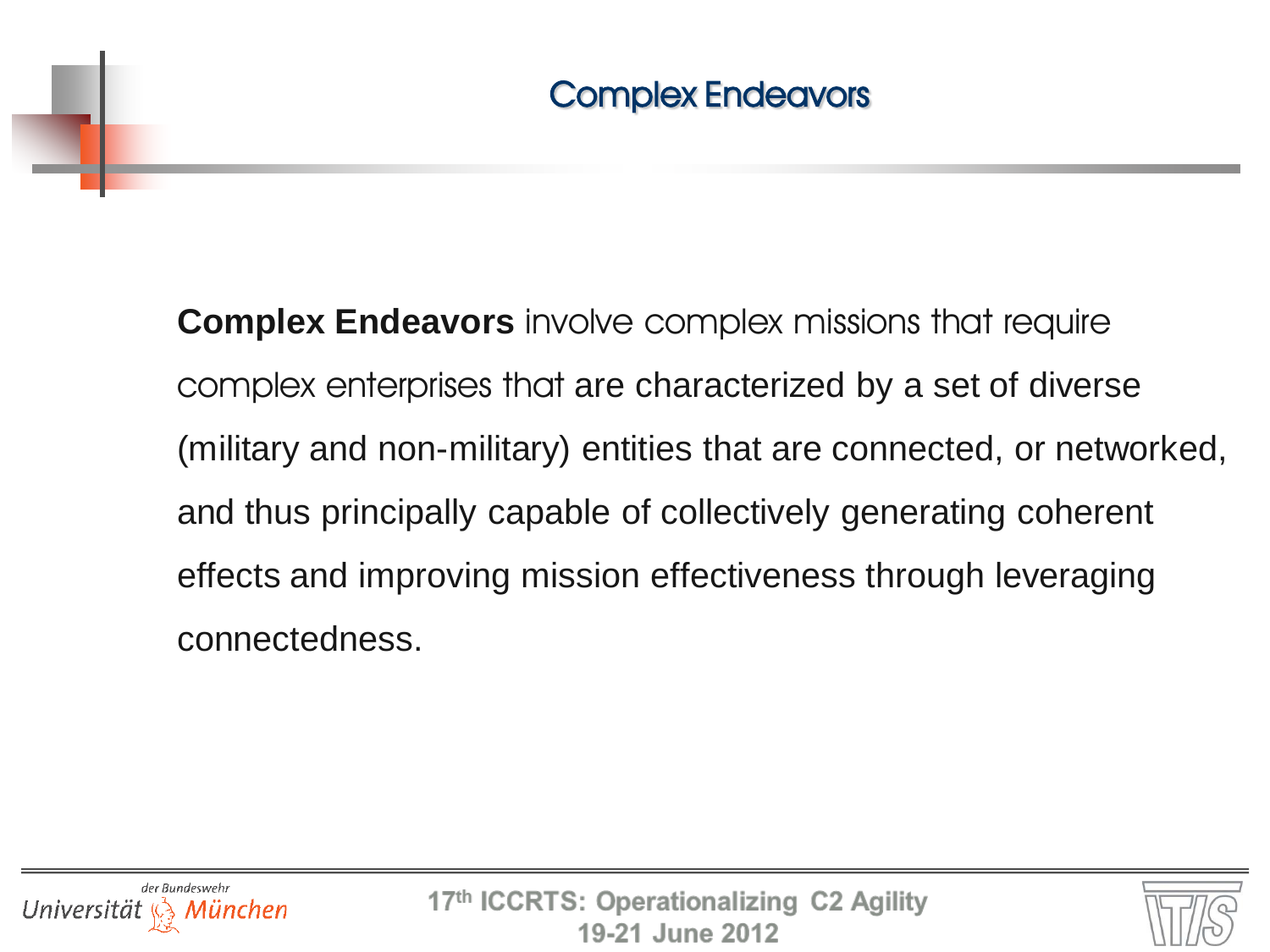## Basic Mechanism: Network-Centric Operations Value Chain

## Domains of Interest in Network Centric Operations





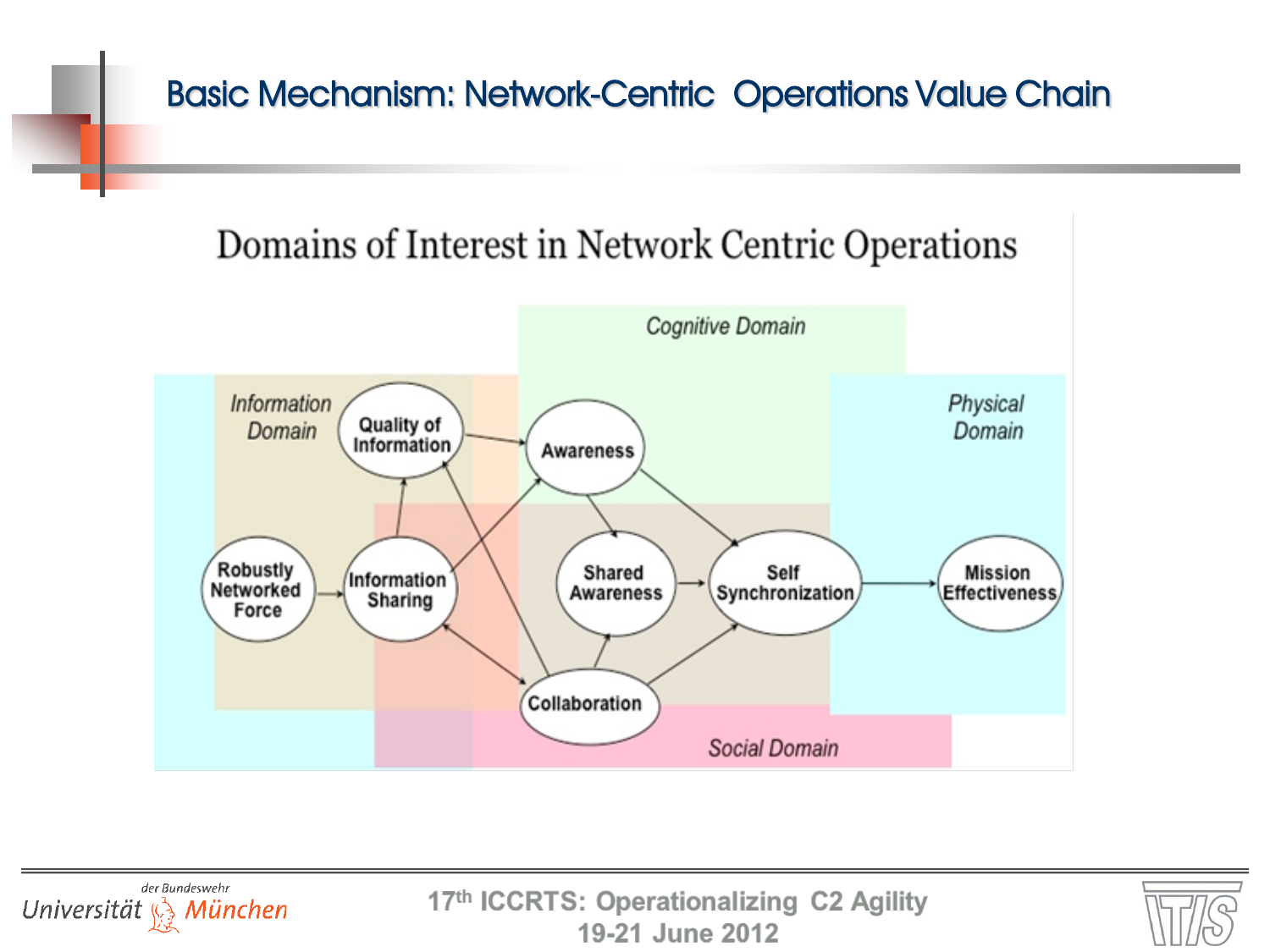**C2 Approach → NNEC Maturity** 



**The NNEC Feasibility Study used the terms** *Coherent* **and** *Disjointed* **rather than Transformed and Stand Alone** \*



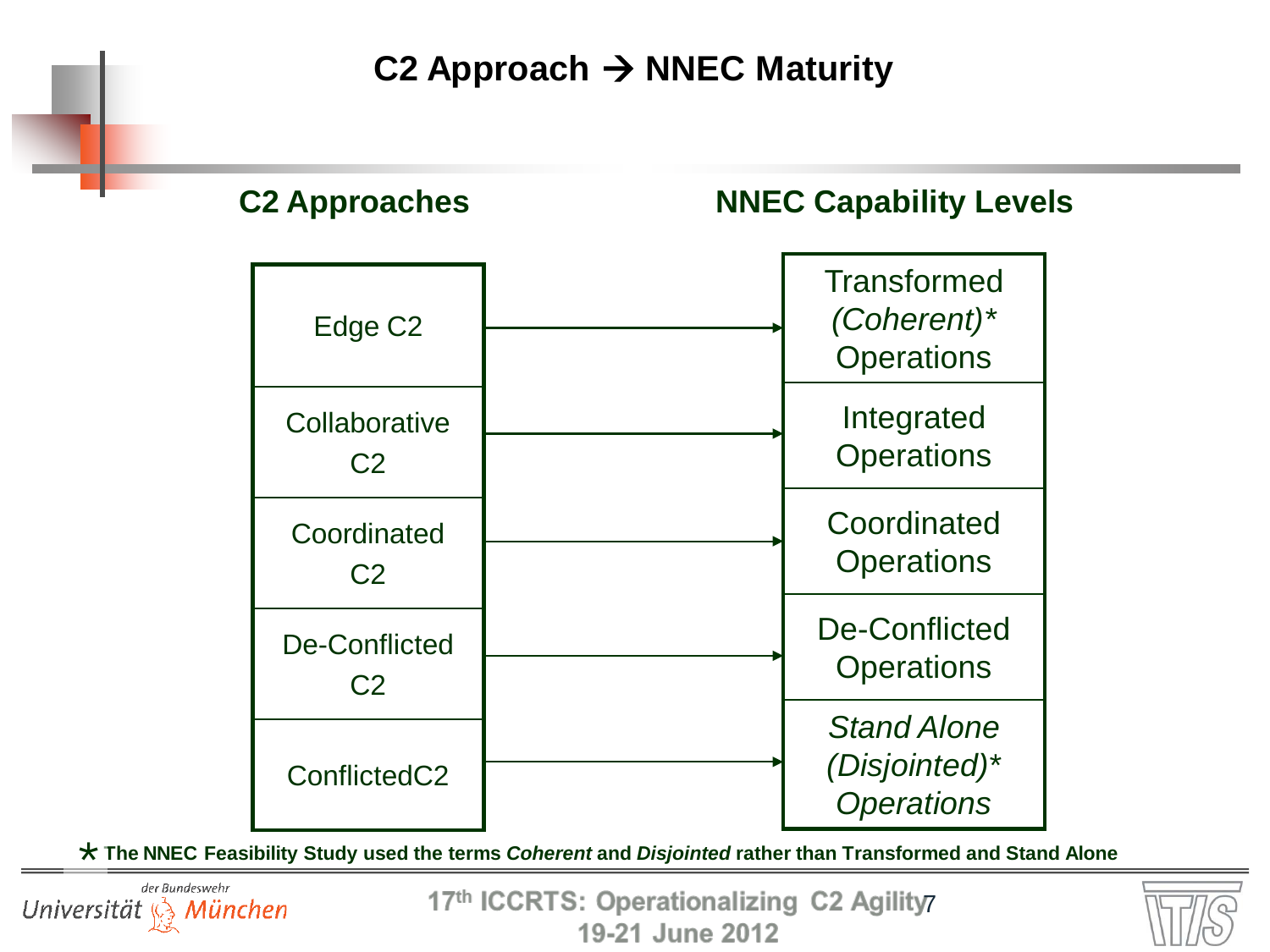#### **C2 Approach Space**

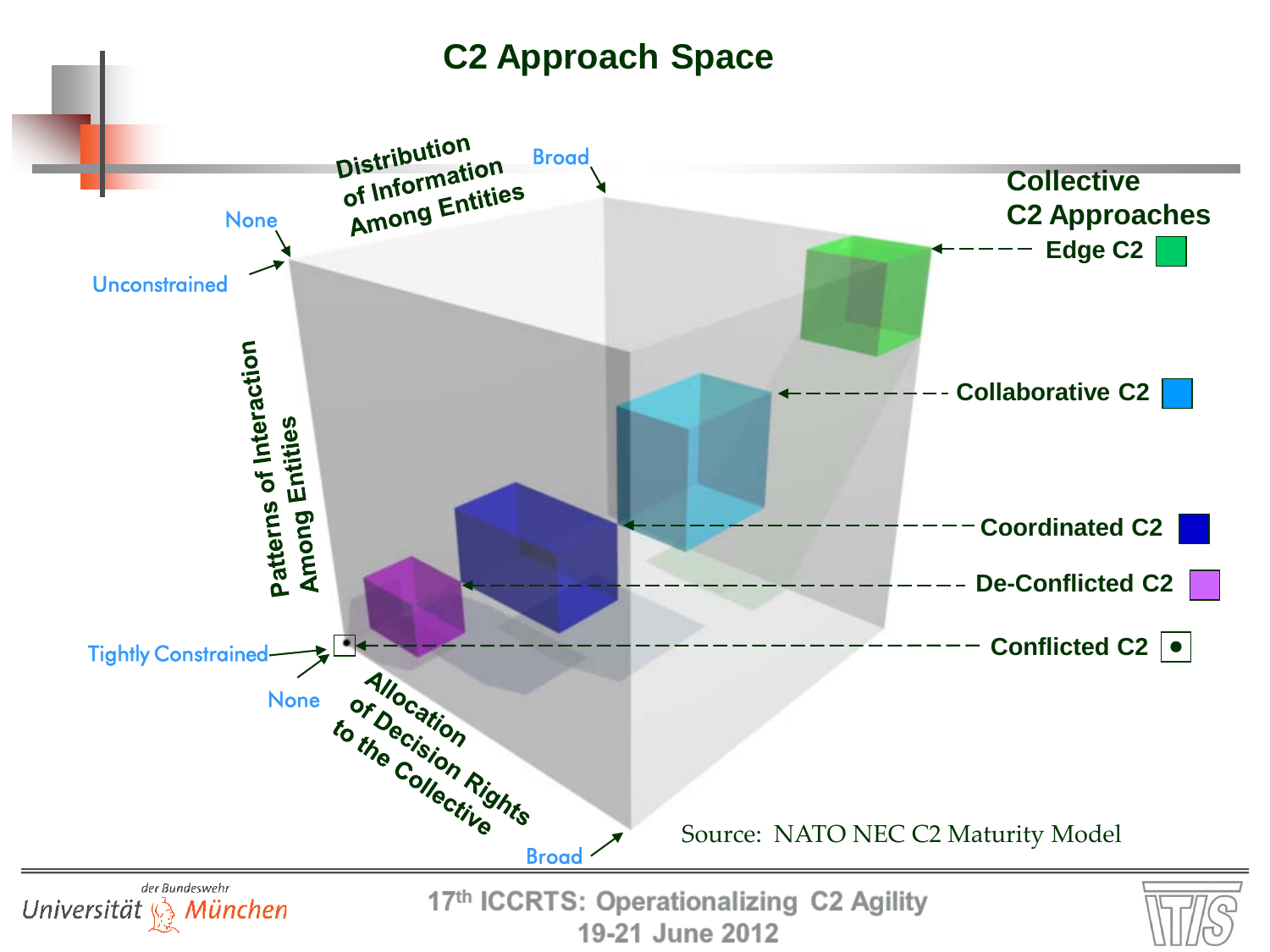## **C2 Approaches and C2 Approach Dimensions**

(context is a collection of civil-military entities)

| <b>C2 Approach</b>  | <b>Allocation of</b><br><b>Decision Rights</b><br>to the Collective   | <b>Patterns of</b><br><b>Interaction Among</b><br><b>Participating Entities</b> | <b>Distribution</b><br>of Information (Entity<br><b>Information</b><br><b>Positions)</b> |
|---------------------|-----------------------------------------------------------------------|---------------------------------------------------------------------------------|------------------------------------------------------------------------------------------|
| Edge C <sub>2</sub> | Not Explicit, Self-<br>Allocated (Emergent,<br>Tailored, and Dynamic) | <b>Unlimited</b><br>As Required                                                 | All Available<br>and Relevant<br><b>Information Accessible</b>                           |

| <b>Collaborative</b><br>C <sub>2</sub> | <b>Collaborative Process</b><br>and Shared Plan | Significant<br><b>Broad</b>                   | <b>Additional Information</b><br><b>Across Collaborative</b><br>Areas/Functions |
|----------------------------------------|-------------------------------------------------|-----------------------------------------------|---------------------------------------------------------------------------------|
| <b>Coordinated</b><br>C <sub>2</sub>   | <b>Coordination Process</b><br>and Linked Plans | <b>Limited and Focused</b>                    | <b>Additional Information</b><br><b>About Coordinated</b><br>Areas/Functions    |
| <b>De-Conflicted</b><br>C <sub>2</sub> | <b>Establish Constraints</b>                    | <b>Very Limited</b><br><b>Sharply Focused</b> | <b>Additional Information</b><br><b>About Constraints</b><br>and Seams          |

| <b>Conflicted C2</b> | None | <b>None</b> | Organic Information |
|----------------------|------|-------------|---------------------|
|----------------------|------|-------------|---------------------|



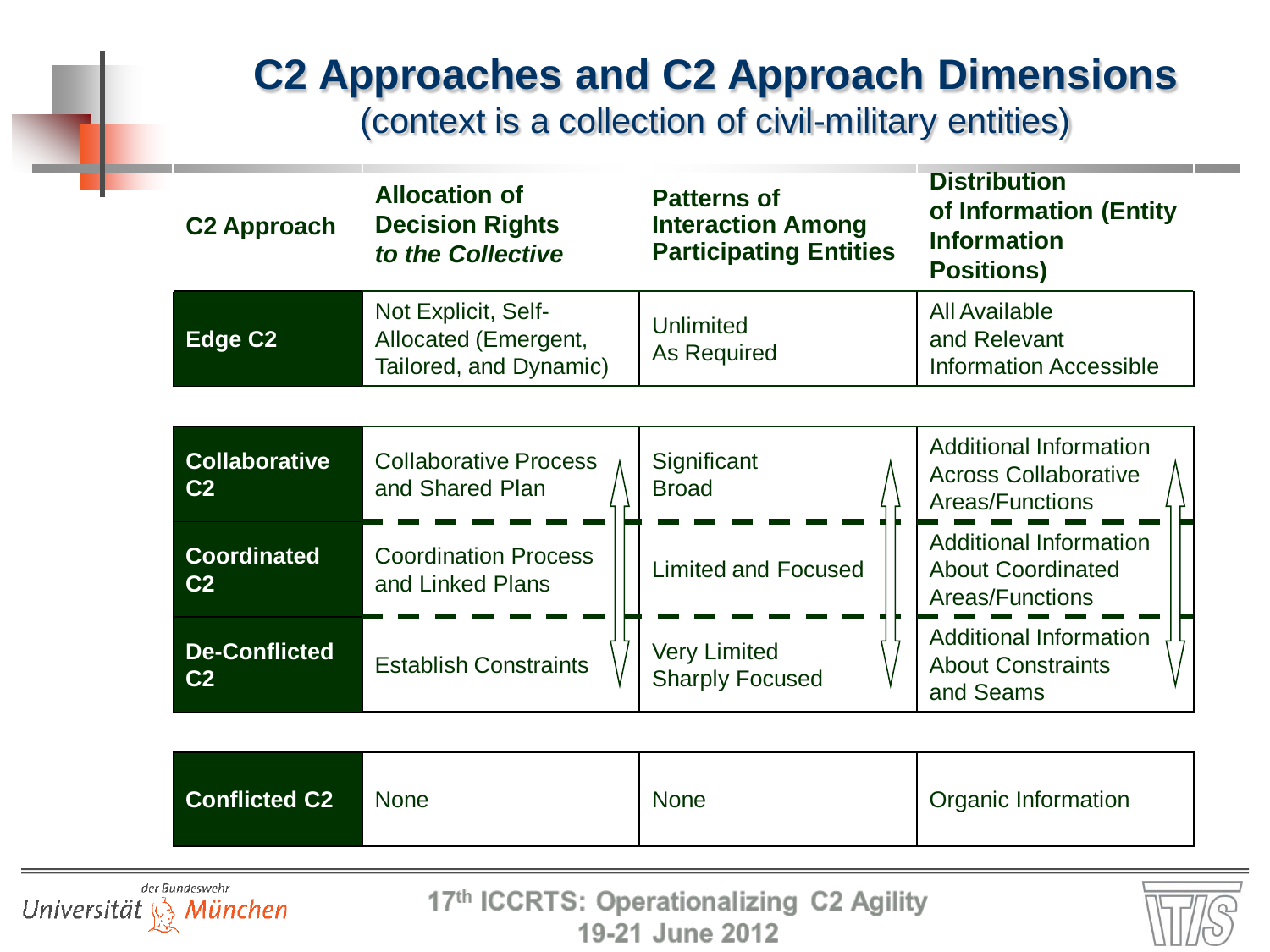## Principal Hypotheses underlying C2 Maturity Model

- Increased connectedness enables more network-enabled C2 approaches;
- The most network-enabled C2 approach is not necessarily the appropriate (efficient) approach in the situation at hand;
- As complex endeavors and dynamic mission environments are typically characterized by frequent situational changes, entities / collectives need to be capable of transiting between C2 approaches;
- C2 Maturity characterizes an entity's capability to
	- recognize the situation-dependent appropriateness of different C2 approaches and
	- to transition between different C2 approaches;
- An entity's degree of C2 Maturity (C2 capability level) is constrained by the type of C2 approaches it may be able to implement (toolbox analogy);

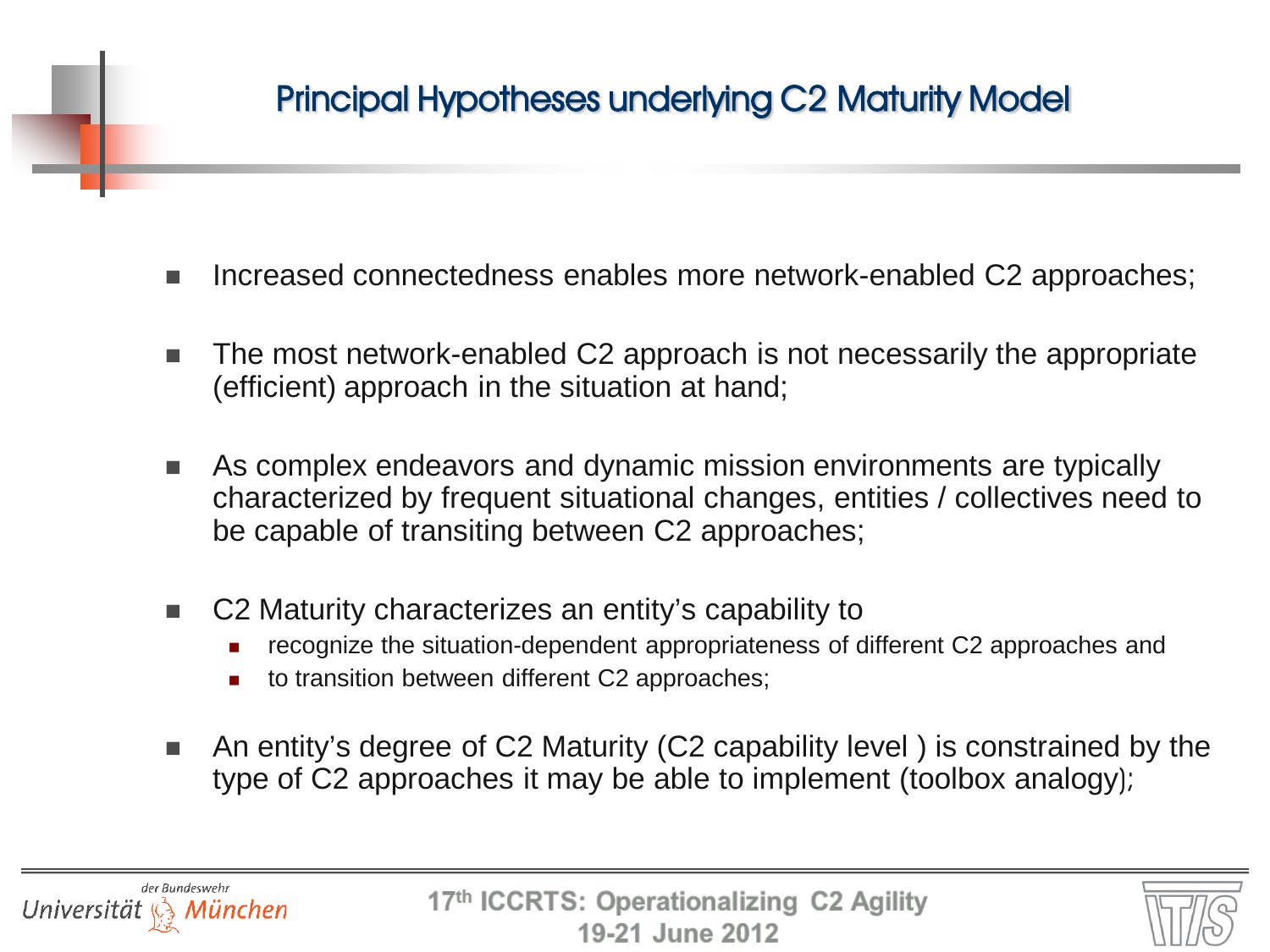## **C2 Maturity levels and C2 Agility**

C2 Approach Contents of C2 **C2 Capability Transition** Decision Requirements Levels **Toolkit** Requirement Edge C2 Edge C2 Collaborative C2 Collaborative C2 Level 5 Emergent Coordinated C2 Coordinated C2 < De-Conflicted C2 De-Conflicted C2 Collaborative C2 C2 Agility Recognize 3 situations Collaborative C2 and match to Coordinated C2  $\bullet$  Coordinated C2  $\bullet$ Level 4 appropriate C2 De-Conflicted C2 approach ● De-Conflicted C2 ● Recognize 2 situations Coordinated C2 ( Coordinated C2 and match to Level 3 appropriate C2 De-Conflicted C2 De-Conflicted C2 approach De-Conflicted C2 N/A Level 2 None Level 1 Conflicted C2 N/A None

der Bundeswehr Universität  $\mathcal{R}_3$  München

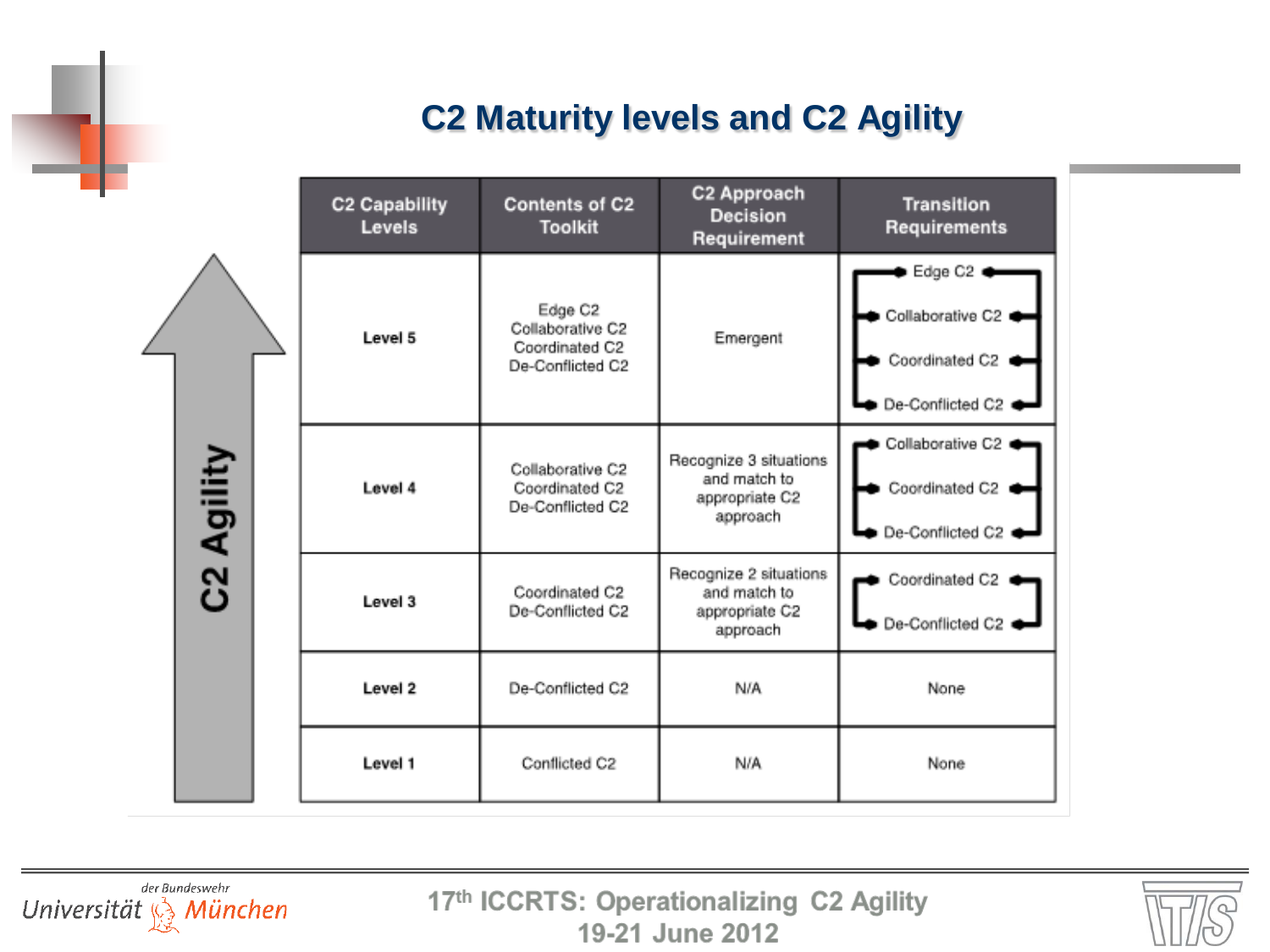## **Conclusions: C2 Maturity → C2 Agility**

- There are *many ways* to accomplish the functions associated with Command and Control
- No one approach to accomplishing the functions associated with command and control fits all missions or situations whether for a single entity or a collection of independent entities (a collective)
- The most appropriate approach will be a function of the endeavor and the prevailing circumstances
- Therefore, Entities (and Collectives) will need to be able to employ more than one approach
- C2 Agility is the ability to appropriately move around in the C2 Approach Space in response to changing missions and circumstances
- Agile C2 systems and processes are required for C2 Agility and to make specific approaches to C2 more agile

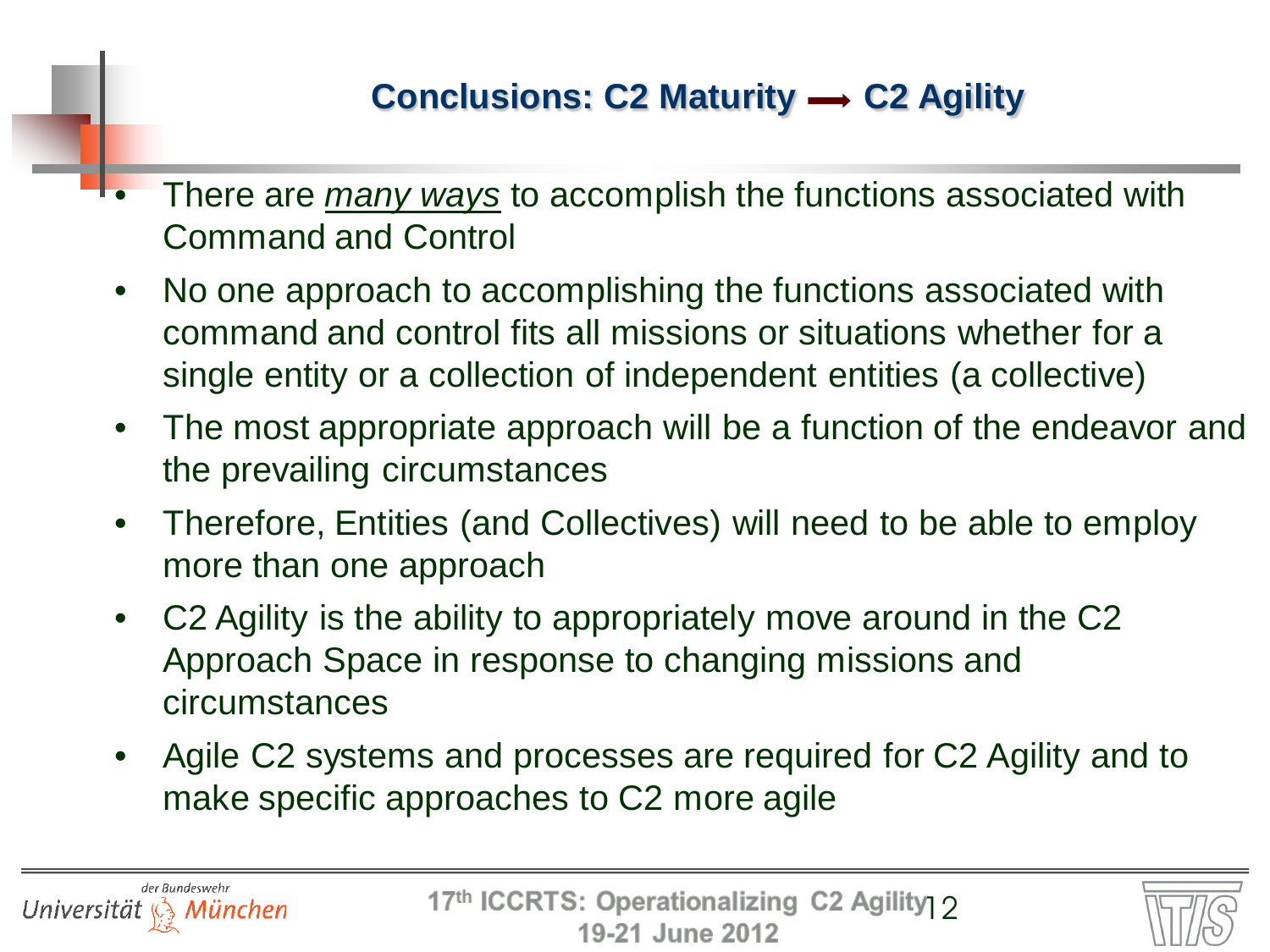## **Validation Studies**

**Methodology: Inductive process for theory building:** iterating model development and case study analyses;

#### • **Types of case studies (17)**

- Combat and Exercises (Stryker Brigades, UK Wise Wargames)
- Peace Operations (NATO ops in Bosnia and Kosovo)
- Simple Disaster Responses (to earthquakes and floods)
- Complex Disaster Responses (**Tsunami 2004,** Katrina 2005)
- **Comparative Template - Factors**
	- Variables defining collective C2 approaches
	- Characteristic patterns of interaction
	- Measures of C<sub>2</sub> effectiveness
	- Measures of endeavor Effectiveness

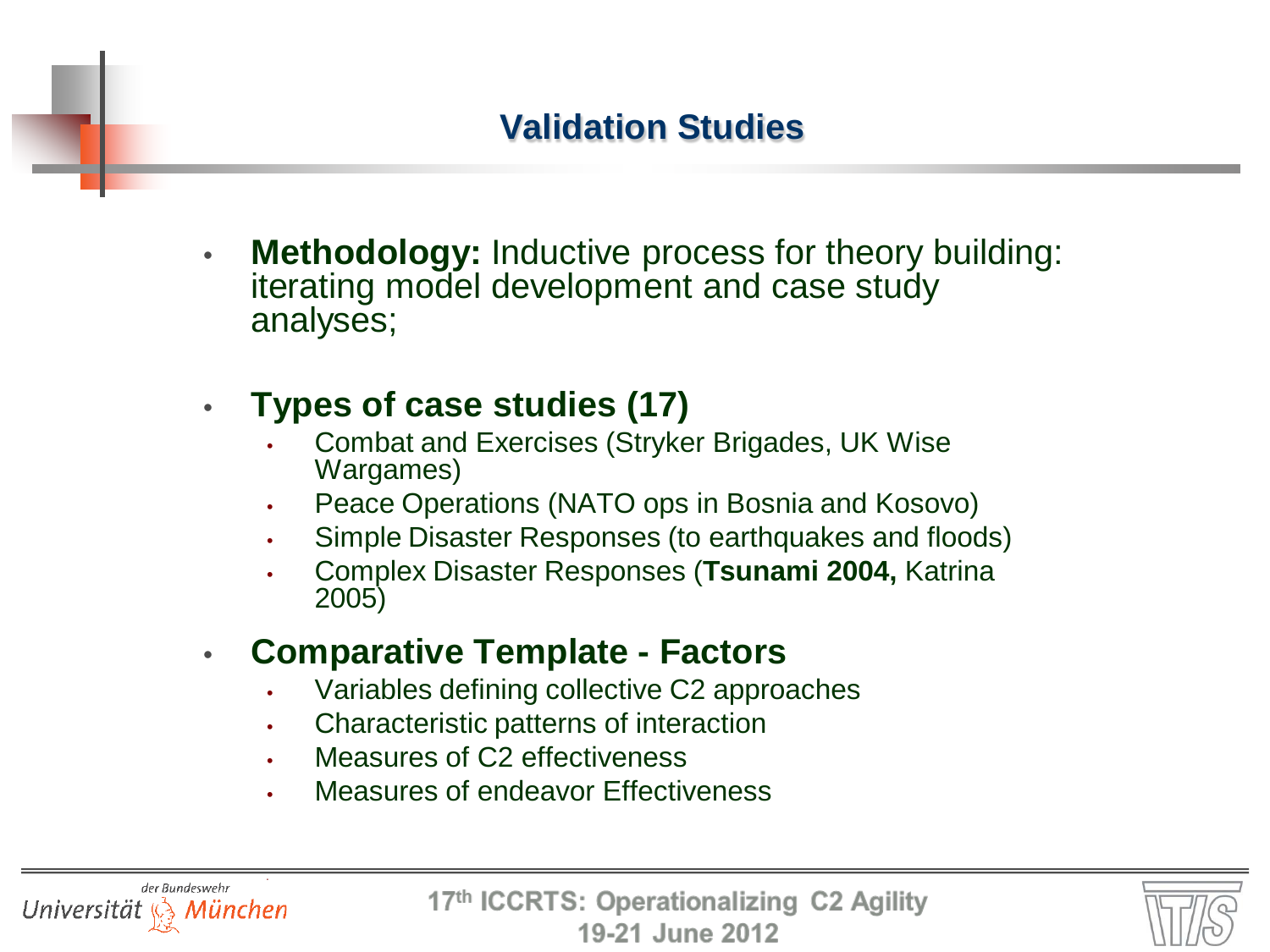#### **Indian Ocean Tsunami 2004**





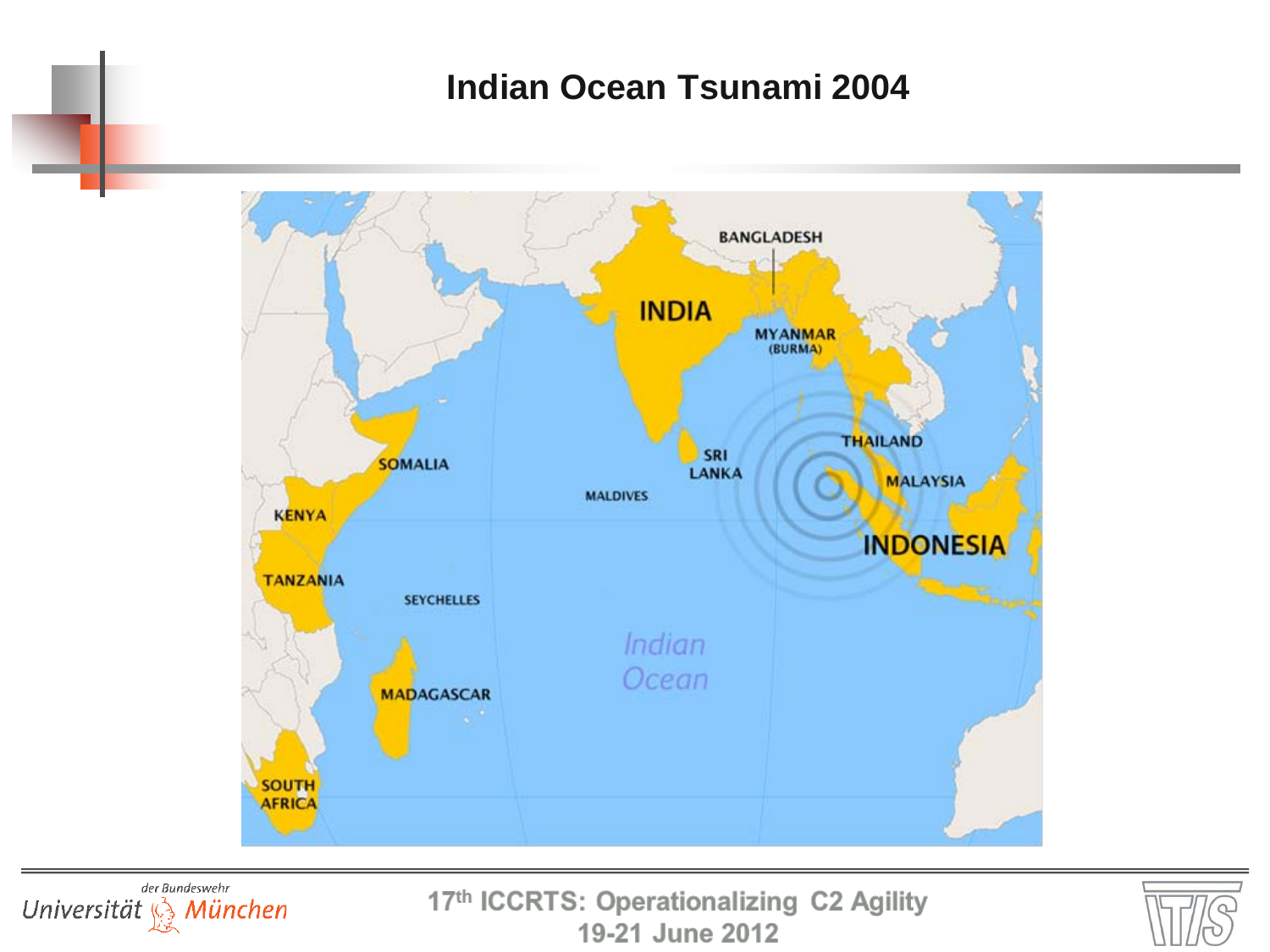#### **Response to Tsunami 2004 in Aceh**

#### **Response Clusters in Aceh:**

- Local individuals and organizations and Local NGOs (LIAN)
- Regional and provincial Agencies and local NGOs (RAPN)
- National military forces (NMF)
- International military forces (IMF)
- **UN and Red Cross/Crescent (UNRC)**
- **International government and government agencies (IGGA)**
- International non-government organizations (NGO)

#### **Arrival in Aceh**



19-21 June 2012

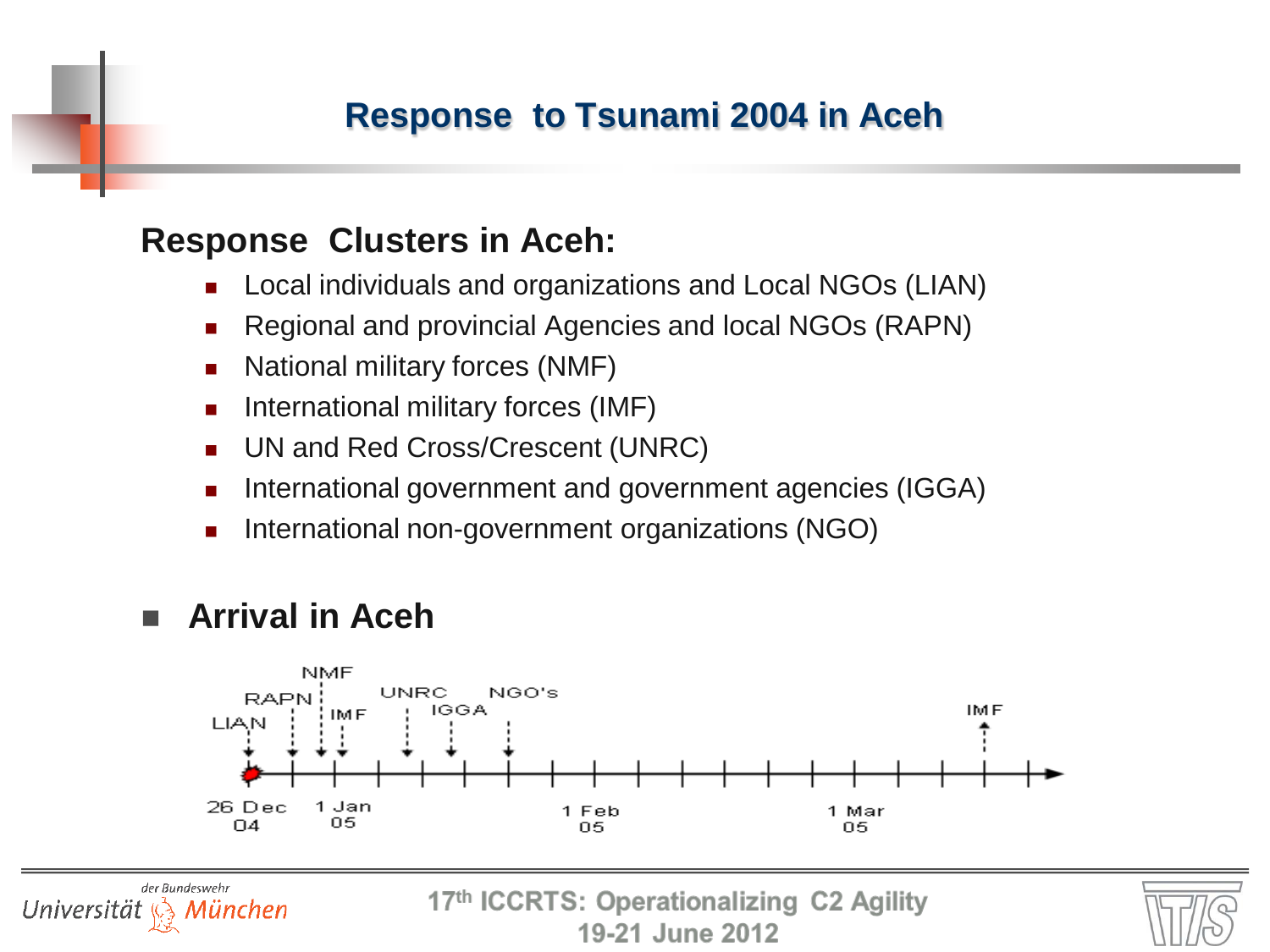## **Indian Ocean Tsunami 2004 (Aceh, Thai Med)**

#### **Collective C2 Approach**

- **1st Phase (Search and Rescue)**
	- Self-organized locals (Aceh) S&R teams: **Collaborative**
	- Indonesian Military: **Coordinated**
	- Thai Medical Organization: **Coordinated - Collaborative - Edge**
- **2nd Phase (Relief)**
	- International NGO: **Conflicted – De-Conflicted**
	- Military: **Coordinated – Collaborative**
- **Reconstruction** 
	- Nat. Gov., IO, NGO: **De-Conflicted – Coordinated**

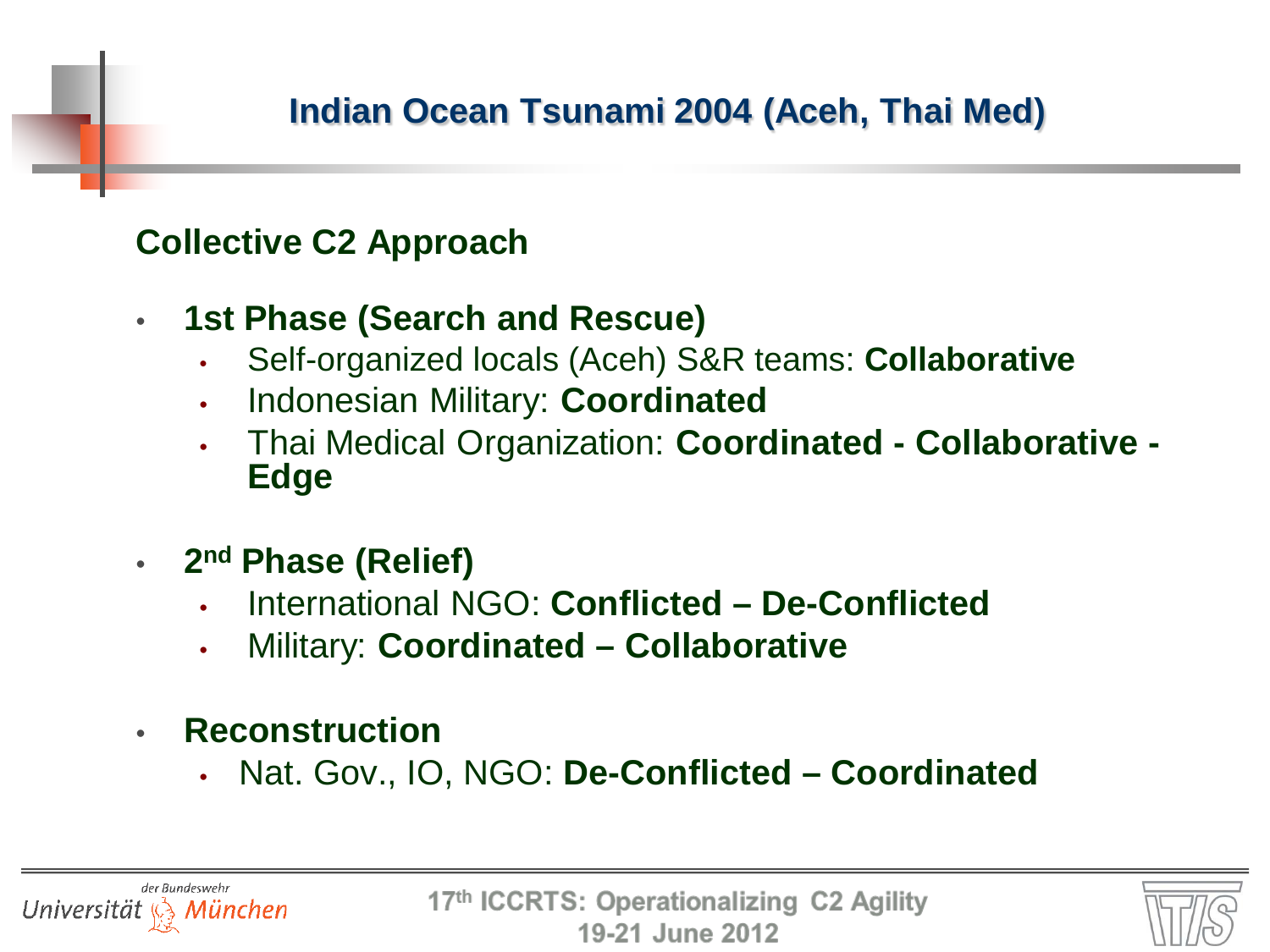## **Katrina 2005**

#### **Approach and Resources**

- US National Response Plan (NRP) implies a *pull* response philosophy: Local authorities -> State resources -> Federal resources;
- State resources (AL, LA, MS): Emergency Ops Centers, National Guards
- Fed. Resources: NWS, DHS (JFO), FEMA (regional HQs), active duty forces

#### **Collective C2 Approach**

- Prior to landfall: **De-conflicted / Coordinated**
- During landfall: **Conflicted**
- After landfall: **De-conflicted -> Coordinated -> Collaborative** (emerging for Law Enforcement)

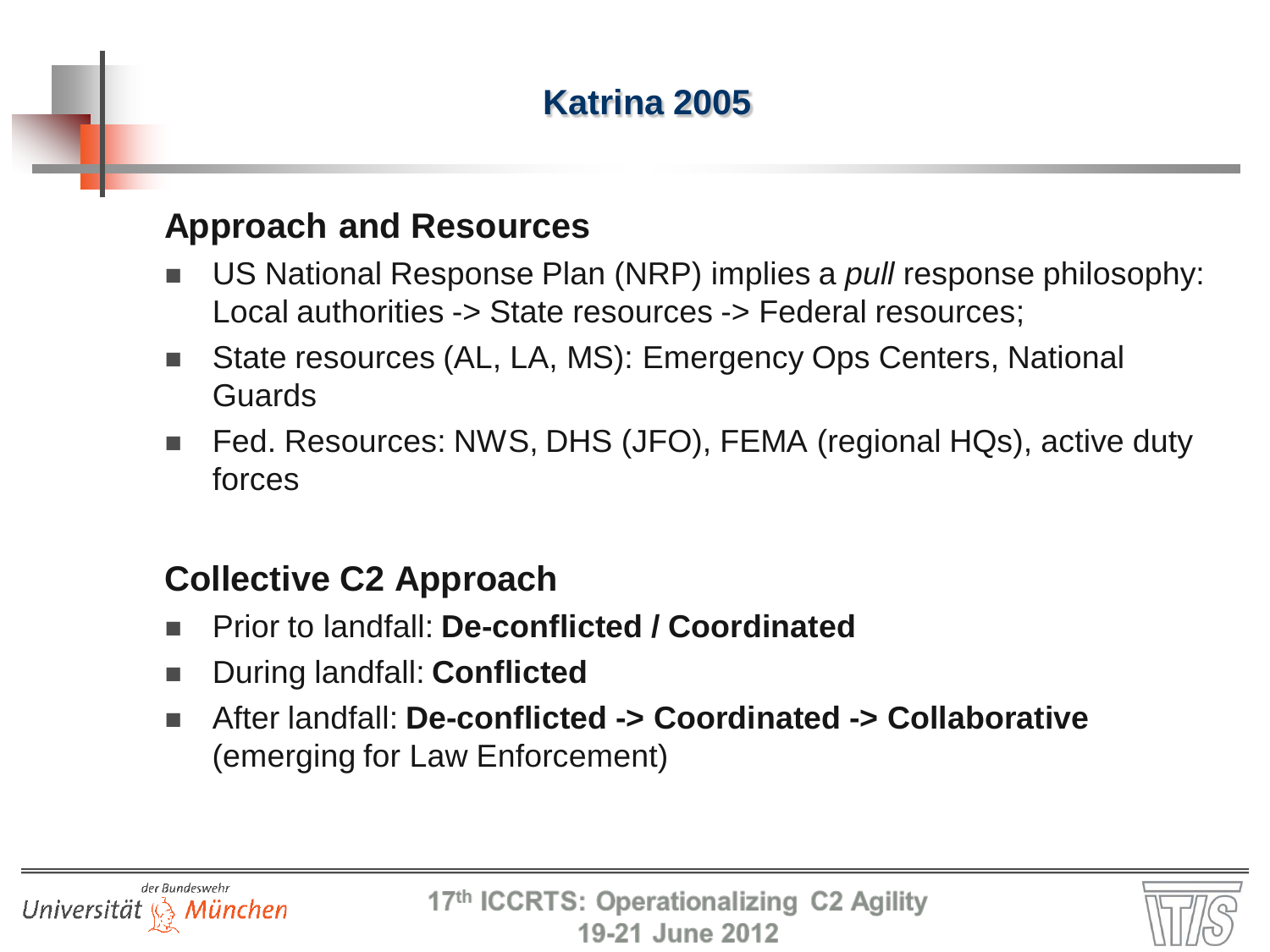### **Summary of Evidence from Validation Case Studies**

- The more complex and dynamic the mission and situation, the more network-<br>enabled the C2 Approach must be to succeed.
- Entities that had higher levels of C2 Maturity were able to adopt a more appropriate C2 Approach than entities that had lower levels of C2 Maturity.
- The more mature an entity's C2 capability, the more able it was to manifest agile behaviors: C2 Maturity and C2 Agility go hand in hand.
- In order to adopt Edge C2 in response to a rapidly changing context, an organization must be able to quickly form task clusters of small teams "hardened" by professional competence and thus capable to self-synchronize (Thai medical organization's response to Tsunami) .
- The connectivity and performance of supporting systems can constrain the adoption of more network-enabled C2 Approaches and hence lower the effective C2 maturity of entities. As a result, their agility will be compromised.